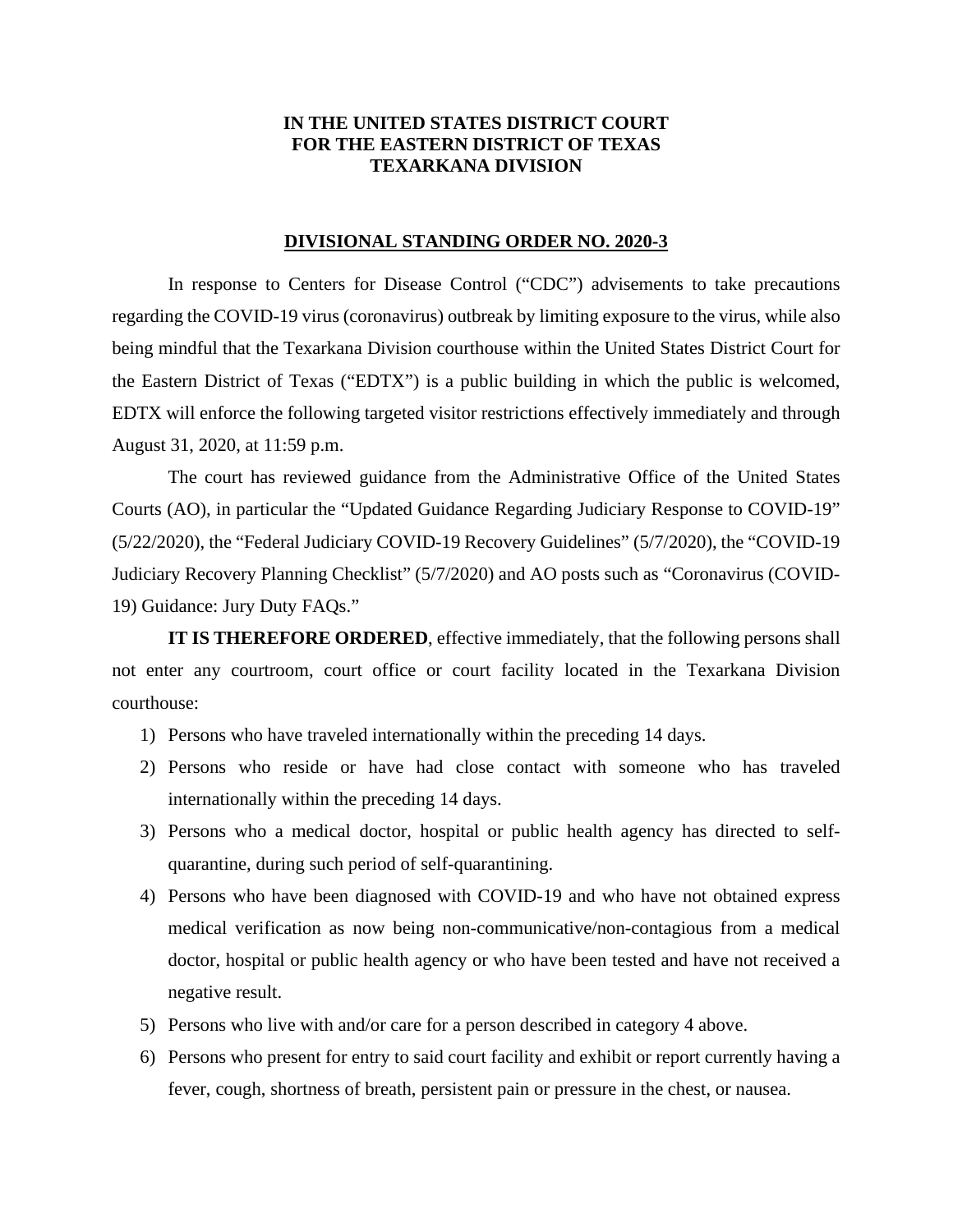**IT IS ORDERED** that all Texarkana, Texas Court Security Officers ("CSOs"), following substantive guidance from this Order and administrative guidance from the United States Marshal for EDTX, shall deny entry to anyone attempting to enter said court facility in violation of these protocols. In the event of any uncertainty as to a person's ability to gain entrance to the court facility hereunder, the CSOs shall immediately contact the U.S. Marshal for EDTX or his designated Deputy Marshal for a determination, which shall control.

**IT IS FURTHER ORDERED** that those persons who are not barred by one of the exclusions described above must wear an appropriate face mask or covering in all public areas of the courthouse, including but not limited to courtrooms, jury rooms, hallways, restrooms, lobbies and elevators. Persons other than jurors must supply their own face mask or covering.

If you are scheduled or required to appear in district court or magistrate court during the period of this order and you are unable to gain entry because of these targeted visitor restrictions, you should proceed as follows:

- If you are represented by an attorney, please contact your attorney.
- If you are an attorney scheduled to appear in court before a judge, please contact the respective chambers directly by telephone. Telephone contact information for the Texarkana Division is available at: http://www.txed.uscourts.gov/.
- If you are scheduled to meet with a probation or pretrial services officer, please contact the Probation and Pretrial Services Office directly for guidance and instructions.
- For any other District Court matters, please contact the Texarkana Deputy Clerk in Charge at (903) 794-8561 or the EDTX Clerk of Court at (903) 590-1111 in Tyler, Texas.

Upon entry into the courthouse, all persons must maintain appropriate distancing from others in the courthouse, to include sitting at the location assigned by a member of the court staff. Each person must follow instructions of the court staff and CSOs to aid in maintaining distance in the courthouse.

**IT IS ORDERED** that each courtroom within the courthouse has specific requirements as to spectators during a trial or hearing, and access is available on a first-come, first-served basis.

**IT IS ORDERED** that, unless extended by subsequent order, these restrictions shall remain in place until August 31, 2020, at 11:59 p.m., when they shall automatically expire. After this order is signed and filed with the Standing Orders of the EDTX, the U.S. Marshal for the